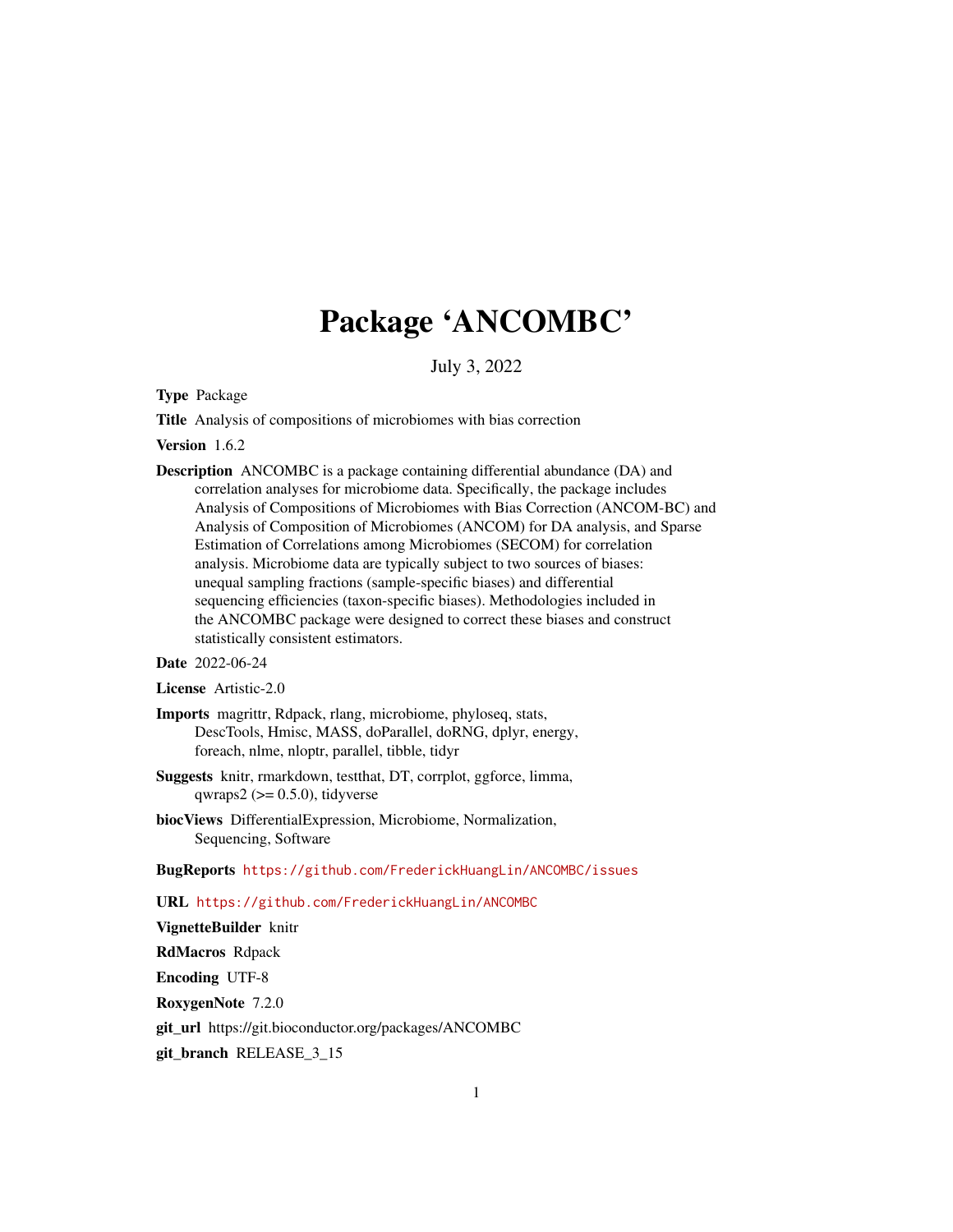2 ancometer and the set of the set of the set of the set of the set of the set of the set of the set of the set of the set of the set of the set of the set of the set of the set of the set of the set of the set of the set

git\_last\_commit 543c77a git\_last\_commit\_date 2022-06-24 Date/Publication 2022-07-03 Author Huang Lin [cre, aut] (<<https://orcid.org/0000-0002-4892-7871>>) Maintainer Huang Lin <huanglinfrederick@gmail.com>

## R topics documented:

| Index |  |  |  |  |  |  |  |  |  |  |  |  |  |  |  |  |  |  |
|-------|--|--|--|--|--|--|--|--|--|--|--|--|--|--|--|--|--|--|
|       |  |  |  |  |  |  |  |  |  |  |  |  |  |  |  |  |  |  |
|       |  |  |  |  |  |  |  |  |  |  |  |  |  |  |  |  |  |  |
|       |  |  |  |  |  |  |  |  |  |  |  |  |  |  |  |  |  |  |
|       |  |  |  |  |  |  |  |  |  |  |  |  |  |  |  |  |  |  |

<span id="page-1-1"></span>ancom *Analysis of Composition of Microbiomes (ANCOM)*

#### Description

Determine taxa whose absolute abundances, per unit volume, of the ecosystem (e.g. gut) are significantly different with changes in the covariate of interest (e.g. group). The current version of ancom function implements ANCOM in cross-sectional and longitudinal datasets while allowing for covariate adjustment.

#### Usage

```
ancom(
 phyloseq,
 p_adj_method = "holm",
 prv_cut = 0.1,
  lib-cut = 0,
 main_var,
  adj_formula = NULL,
  rand_formula = NULL,
  lme_control = NULL,
  struc_zero = FALSE,
  neg\_lb = FALSE,alpha = 0.05,
 n_cl = 1)
```
<span id="page-1-0"></span>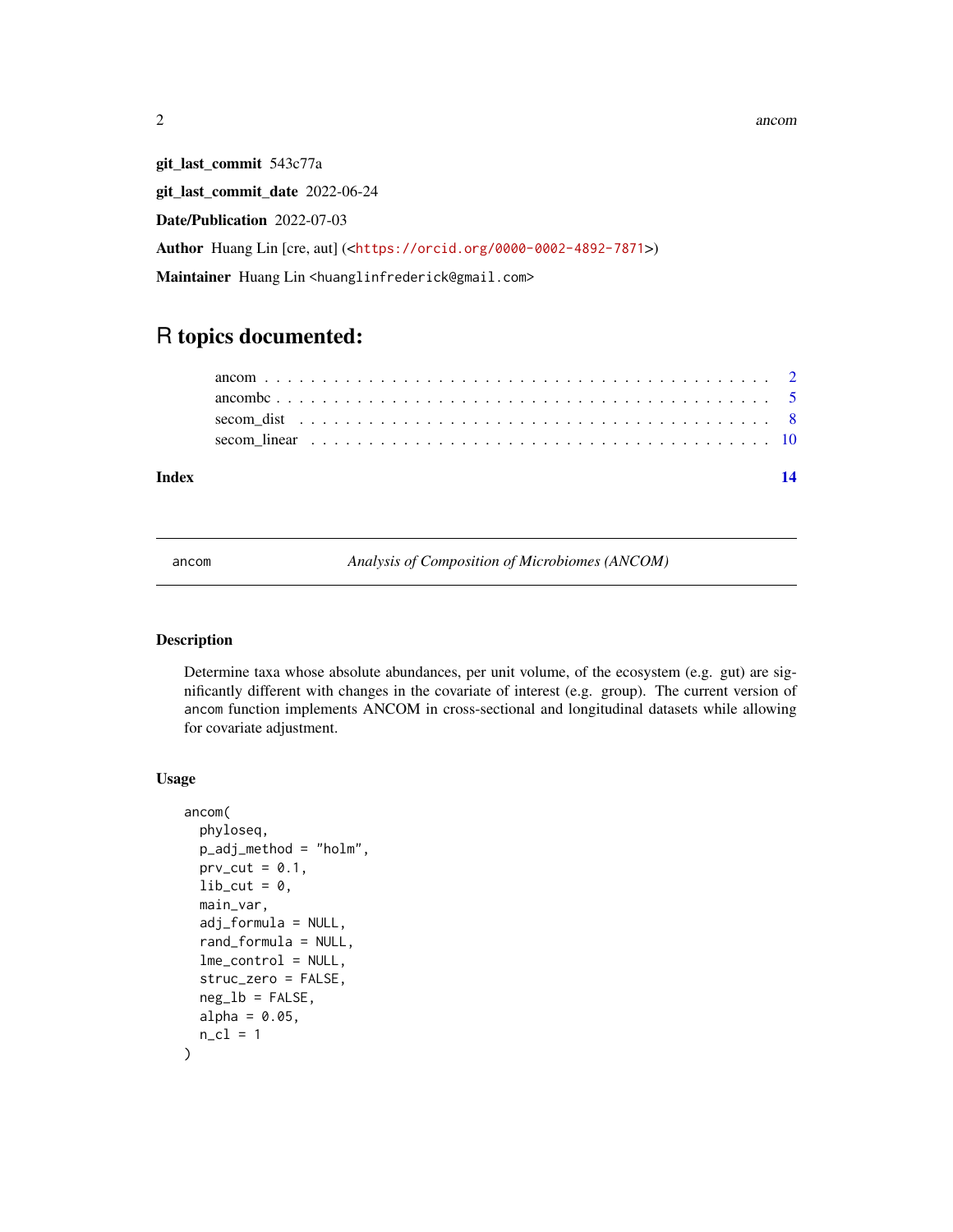#### ancom 3

#### Arguments

| phyloseq     | a phyloseq-class object, which consists of a feature table (microbial observed<br>abundance table), a sample metadata, a taxonomy table (optional), and a phylo-<br>genetic tree (optional). The row names of the metadata must match the sample<br>names of the feature table, and the row names of the taxonomy table must match<br>the taxon (feature) names of the feature table. See ?phyloseq::phyloseq for<br>more details. |
|--------------|------------------------------------------------------------------------------------------------------------------------------------------------------------------------------------------------------------------------------------------------------------------------------------------------------------------------------------------------------------------------------------------------------------------------------------|
| p_adj_method | character. method to adjust p-values. Default is "holm". Options include<br>"holm", "hochberg", "hommel", "bonferroni", "BH", "BY", "fdr", "none". See<br>?stats:: p. adjust for more details.                                                                                                                                                                                                                                     |
| prv_cut      | a numerical fraction between 0 and 1. Taxa with prevalences less than prv_cut<br>will be excluded in the analysis. Default is 0.10.                                                                                                                                                                                                                                                                                                |
| $lib-cut$    | a numerical threshold for filtering samples based on library sizes. Samples with<br>library sizes less than lib_cut will be excluded in the analysis. Default is 0, i.e.<br>do not discard any sample.                                                                                                                                                                                                                             |
| main_var     | character. The name of the main variable of interest.                                                                                                                                                                                                                                                                                                                                                                              |
| adj_formula  | character string representing the formula for covariate adjustment. Default is<br>NULL.                                                                                                                                                                                                                                                                                                                                            |
| rand_formula | character string representing the formula for random effects. For details, see<br>?nlme:: lme. Default is NULL.                                                                                                                                                                                                                                                                                                                    |
| lme_control  | a list specifying control values for lme fit. For details, see ?nlme:: lmeControl.<br>Default is NULL.                                                                                                                                                                                                                                                                                                                             |
| struc_zero   | logical. whether to detect structural zeros based on main_var. main_var should<br>be discrete. Default is FALSE.                                                                                                                                                                                                                                                                                                                   |
| $neg_l$      | logical. whether to classify a taxon as a structural zero using its asymptotic<br>lower bound. Default is FALSE.                                                                                                                                                                                                                                                                                                                   |
| alpha        | numeric. level of significance. Default is 0.05.                                                                                                                                                                                                                                                                                                                                                                                   |
| $n$ _ $c1$   | numeric. The number of nodes to be forked. For details, see ?parallel: : makeCluster.<br>Default is 1 (no parallel computing).                                                                                                                                                                                                                                                                                                     |

### Details

The definition of structural zero can be found at [ANCOM-II.](https://doi.org/10.3389/fmicb.2017.02114) Setting neg\_1b = TRUE indicates that you are using both criteria stated in section 3.2 of [ANCOM-II](https://doi.org/10.3389/fmicb.2017.02114) to detect structural zeros; otherwise, the algorithm will only use the equation 1 in section 3.2 for declaring structural zeros. Generally, it is recommended to set neg\_lb = TRUE when the sample size per group is relatively large (e.g. > 30).

#### Value

a list with components:

- res, a data.frame containing ANCOM result for the variable specified in main\_var, each column is:
	- W, test statistics.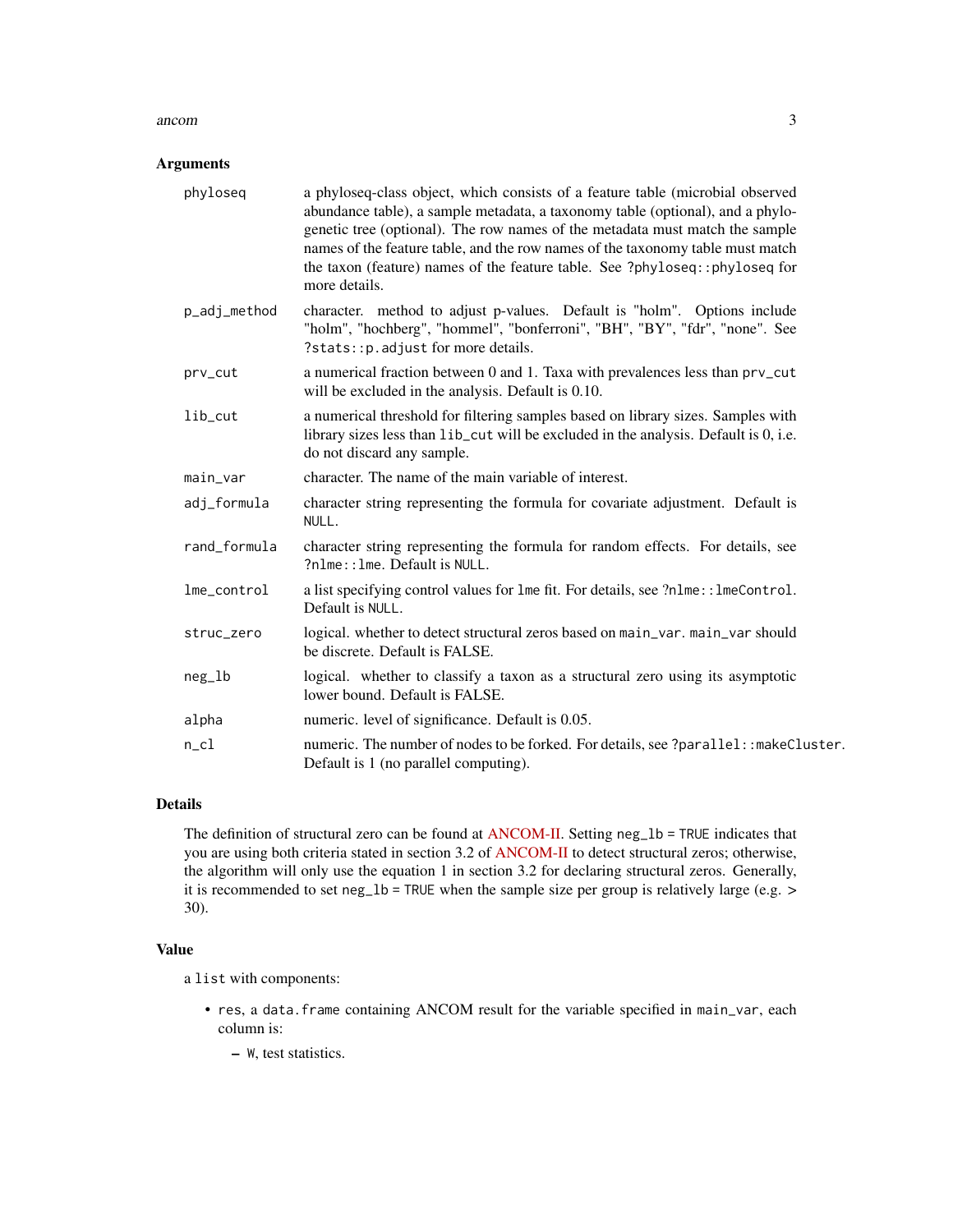- <span id="page-3-0"></span>– detected\_0.9, detected\_0.8, detected\_0.7, detected\_0.6, logical vectors representing whether a taxon is differentially abundant under a series of cutoffs. For example, TRUE in detected\_0.7 means the number of ALR transformed models where the taxon is differentially abundant with regard to the main variable outnumbers  $0.7 \times (n_{\text{t}})$  taxa - 1). detected\_0.7 is commonly used. Choose detected\_0.8 or detected\_0.9 for more conservative results, or choose detected\_0.6 for more liberal results.
- zero\_ind, a logical matrix with TRUE indicating the taxon is identified as a structural zero for the specified main variable.
- beta\_data, a numeric matrix containing pairwise coefficients for the main variable of interest in ALR transformed regression models.
- p\_data, a numeric matrix containing pairwise p-values for the main variable of interest in ALR transformed regression models.
- q\_data, a numeric matrix containing adjusted p-values by applying the p\_adj\_method to the p\_data matrix.

#### Author(s)

Huang Lin

#### References

Mandal S, Van Treuren W, White RA, Eggesbo M, Knight R, Peddada SD (2015). "Analysis of composition of microbiomes: a novel method for studying microbial composition." *Microbial ecology in health and disease*, 26(1), 27663.

#### See Also

[ancombc](#page-4-1)

#### Examples

```
library(microbiome)
library(tidyverse)
data(dietswap)
# Subset to baseline
pseq = subset_samples(dietswap, timepoint == 1)
# Aggregate to family level
family_data = aggregate_taxa(pseq, "Family")
# Run ancombc function
set.seed(123)
out = ancom(phyloseq = family_data, p_adj_method = "holm",
            prv_cut = 0.10, lib_cut = 0, main_var = "nationality",
            adj_formula = "bmi_group",
            rand_formula = NULL, lme_control = NULL,
            struc_zero = TRUE, neg\_lb = TRUE, alpha = 0.05, n_cl = 2)
```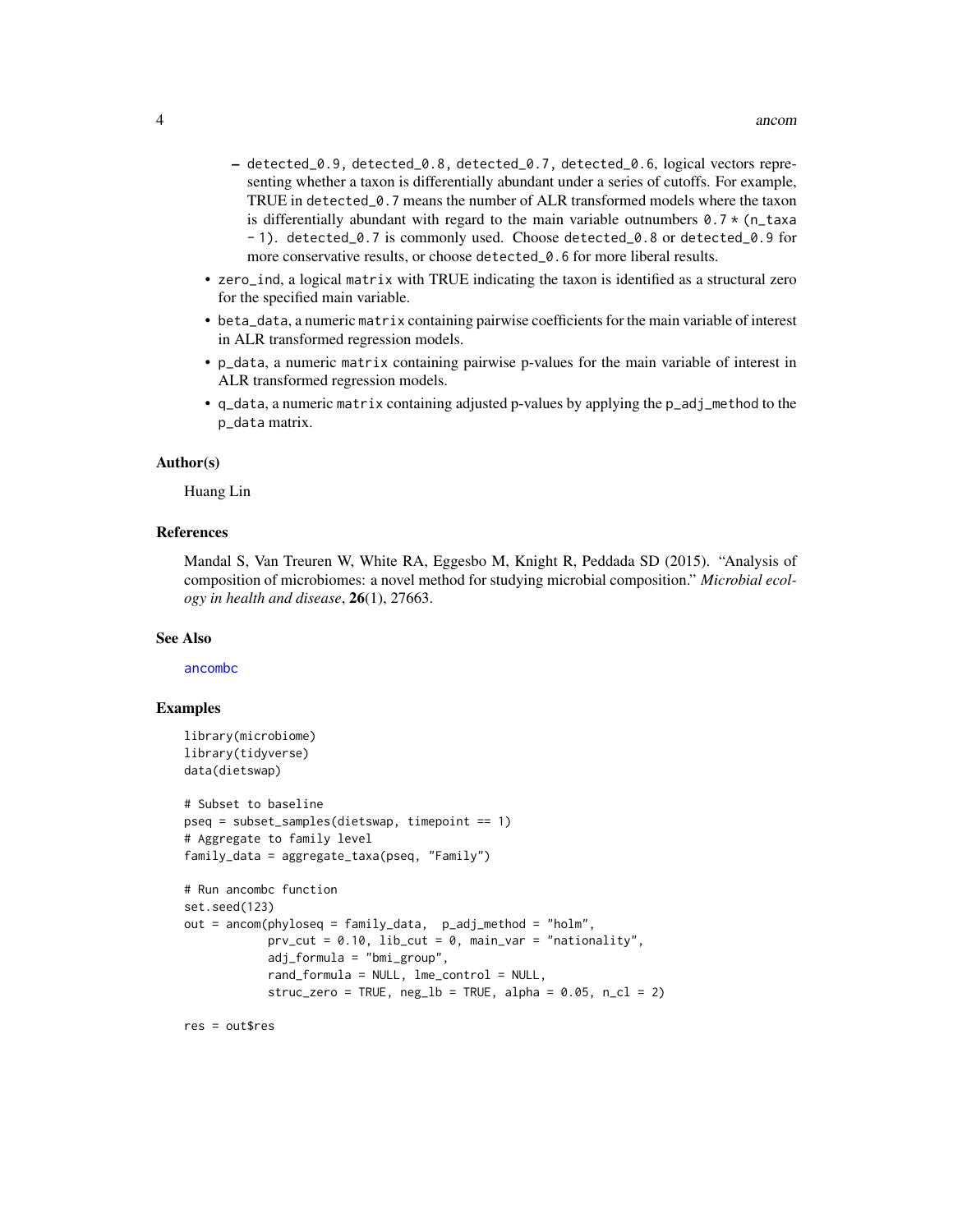<span id="page-4-1"></span><span id="page-4-0"></span>ancombc *Analysis of Compositions of Microbiomes with Bias Correction (ANCOM-BC)*

#### Description

Determine taxa whose absolute abundances, per unit volume, of the ecosystem (e.g. gut) are significantly different with changes in the covariate of interest (e.g. group). The current version of ancombc function implements Analysis of Compositions of Microbiomes with Bias Correction (ANCOM-BC) in cross-sectional data while allowing for covariate adjustment.

#### Usage

```
ancombc(
  phyloseq,
 formula,
 p_adj_method = "holm",
 prv_cut = 0.1,
  lib-cut = 0,
  group = NULL,struc_zero = FALSE,
 neg\_lb = FALSE,tol = 1e-05,max\_iter = 100,
  conserve = FALSE,
 alpha = 0.05,
 global = FALSE)
```
#### Arguments

| phyloseq     | a phyloseq-class object, which consists of a feature table (microbial observed<br>abundance table), a sample metadata, a taxonomy table (optional), and a phylo-<br>genetic tree (optional). The row names of the metadata must match the sample<br>names of the feature table, and the row names of the taxonomy table must match<br>the taxon (feature) names of the feature table. See ?phyloseq::phyloseq for<br>more details. |
|--------------|------------------------------------------------------------------------------------------------------------------------------------------------------------------------------------------------------------------------------------------------------------------------------------------------------------------------------------------------------------------------------------------------------------------------------------|
| formula      | the character string expresses how the microbial absolute abundances for each<br>taxon depend on the variables in metadata.                                                                                                                                                                                                                                                                                                        |
| p_adj_method | character. method to adjust p-values. Default is "holm". Options include<br>"holm", "hochberg", "hommel", "bonferroni", "BH", "BY", "fdr", "none". See<br>?stats:: p. adjust for more details.                                                                                                                                                                                                                                     |
| prv_cut      | a numerical fraction between 0 and 1. Taxa with prevalences less than prv_cut<br>will be excluded in the analysis. Default is 0.10.                                                                                                                                                                                                                                                                                                |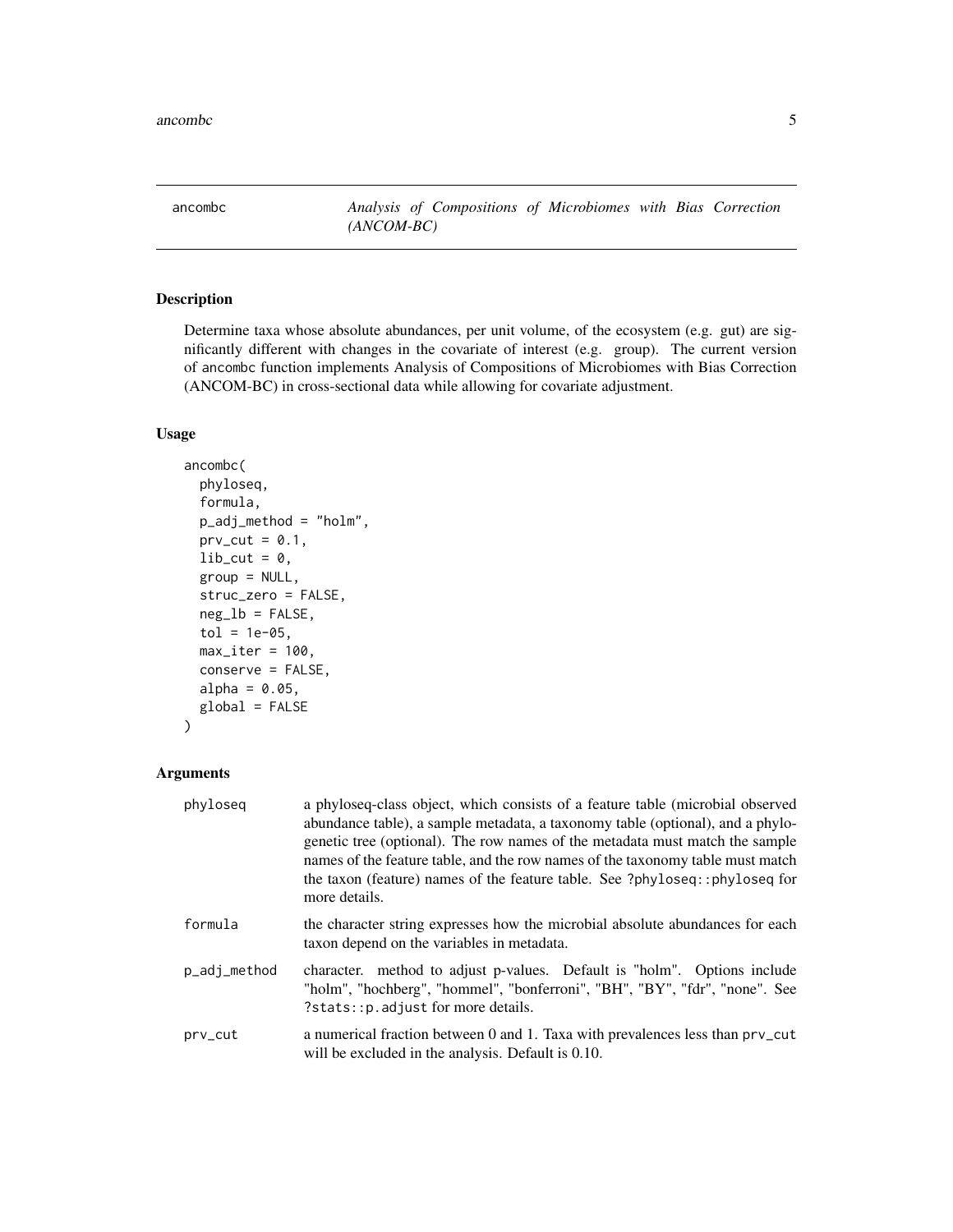| lib_cut    | a numerical threshold for filtering samples based on library sizes. Samples with<br>library sizes less than lib_cut will be excluded in the analysis. Default is 0, i.e.<br>do not discard any sample.                             |
|------------|------------------------------------------------------------------------------------------------------------------------------------------------------------------------------------------------------------------------------------|
| group      | character, the name of the group variable in metadata, group should be dis-<br>crete. Specifying group is required for detecting structural zeros and performing<br>global test.                                                   |
| struc_zero | logical. whether to detect structural zeros based on group. Default is FALSE.                                                                                                                                                      |
| $neg\_lb$  | logical. whether to classify a taxon as a structural zero using its asymptotic<br>lower bound. Default is FALSE.                                                                                                                   |
| tol        | numeric, the iteration convergence tolerance for the E-M algorithm. Default is<br>$1e-05.$                                                                                                                                         |
| max_iter   | numeric. the maximum number of iterations for the E-M algorithm. Default is<br>100.                                                                                                                                                |
| conserve   | logical, whether to use a conservative variance estimator for the test statistic. It<br>is recommended if the sample size is small and/or the number of differentially<br>abundant taxa is believed to be large. Default is FALSE. |
| alpha      | numeric. level of significance. Default is 0.05.                                                                                                                                                                                   |
| global     | logical. whether to perform global test. Default is FALSE.                                                                                                                                                                         |

#### Details

The definition of structural zero can be found at [ANCOM-II.](https://doi.org/10.3389/fmicb.2017.02114) Setting neg\_lb = TRUE indicates that you are using both criteria stated in section 3.2 of [ANCOM-II](https://doi.org/10.3389/fmicb.2017.02114) to detect structural zeros; otherwise, the algorithm will only use the equation 1 in section 3.2 for declaring structural zeros. Generally, it is recommended to set neg\_lb = TRUE when the sample size per group is relatively large (e.g. > 30).

#### Value

a list with components:

- feature\_table, a data.frame of pre-processed (based on prv\_cut and lib\_cut) microbial observed abundance table.
- zero\_ind, a logical matrix with TRUE indicating the taxon is identified as a structural zero for the specified group variable.
- samp\_frac, a numeric vector of estimated sampling fractions in log scale (natural log). Note that for each sample, if it contains missing values for any variable specified in the formula, the corresponding sampling fraction estimate for this sample will be NA since the sampling fraction is not estimable with the presence of missing values.
- resid, a matrix of residuals from the ANCOM-BC log-linear (natural log) model. Rows are taxa and columns are samples.
- delta\_em, estimated sample-specific biases through E-M algorithm.
- delta\_wls, estimated sample-specific biases through weighted least squares (WLS) algorithm.
- res, a list containing ANCOM-BC primary result, which consists of: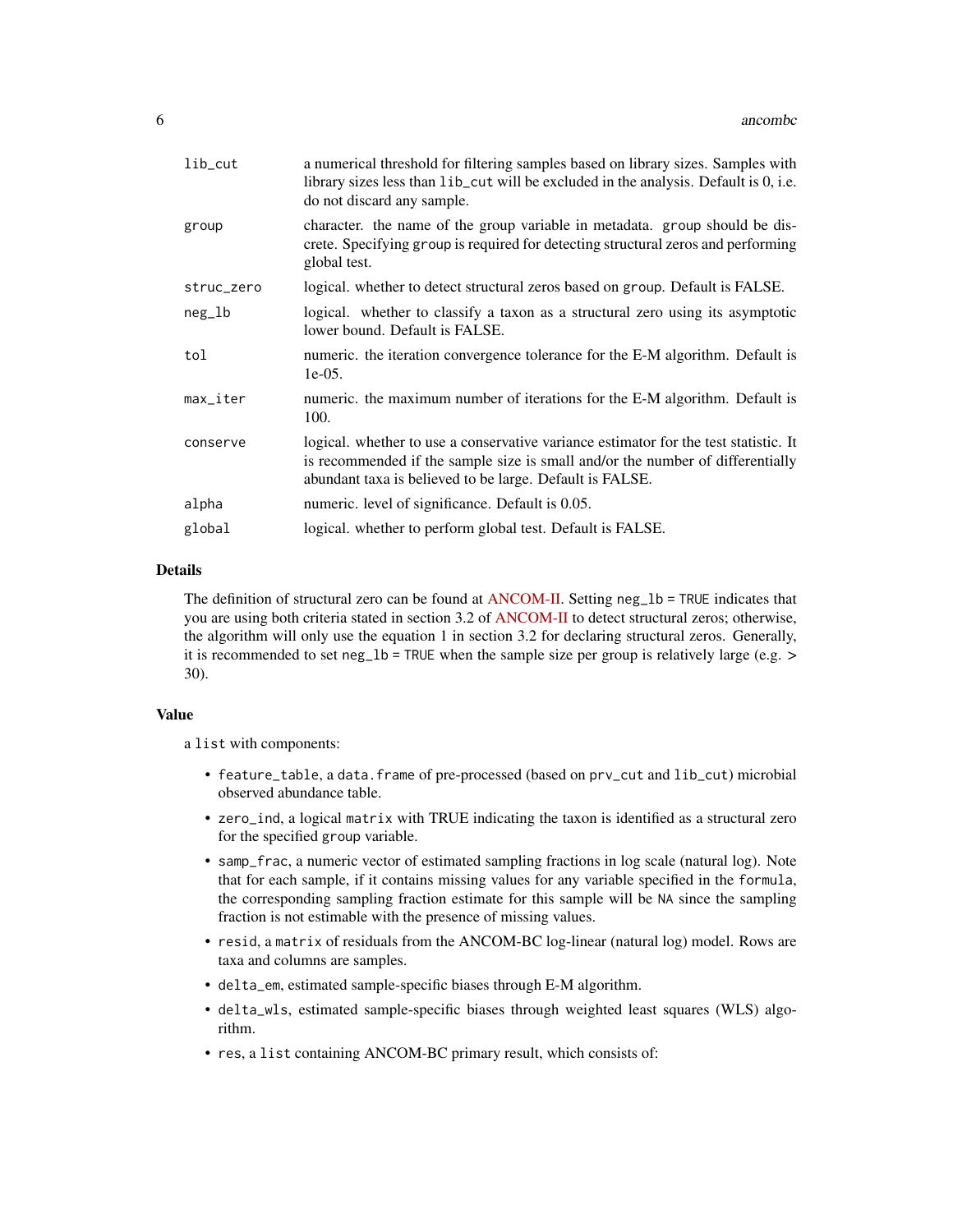#### <span id="page-6-0"></span>ancombc 7

- lfc, a data.frame of log fold changes obtained from the ANCOM-BC log-linear (natural log) model.
- se, a data.frame of standard errors (SEs) of lfc.
- $-$  W, a data. frame of test statistics. W = lfc/se.
- p\_val, a data.frame of p-values. P-values are obtained from two-sided Z-test using the test statistic W.
- q\_val, a data.frame of adjusted p-values. Adjusted p-values are obtained by applying p\_adj\_method to p\_val.
- $-$  diff\_abn, a logical data. frame. TRUE if the taxon has  $q$ \_val less than alpha.
- res\_global, a data.frame containing ANCOM-BC global test result for the variable specified in group, each column is:
	- W, test statistics.
	- p\_val, p-values, which are obtained from two-sided Chi-square test using W.
	- q\_val, adjusted p-values. Adjusted p-values are obtained by applying p\_adj\_method to p\_val.
	- diff\_abn, A logical vector. TRUE if the taxon has q\_val less than alpha.

#### Author(s)

Huang Lin

#### References

Kaul A, Mandal S, Davidov O, Peddada SD (2017). "Analysis of microbiome data in the presence of excess zeros." *Frontiers in microbiology*, 8, 2114.

Lin H, Peddada SD (2020). "Analysis of compositions of microbiomes with bias correction." *Nature communications*, 11(1), 1–11.

#### See Also

[ancom](#page-1-1)

#### Examples

```
#================Build a Phyloseq-Class Object from Scratch==================
library(phyloseq)
```

```
otu_mat = matrix(sample(1:100, 100, replace = TRUE), nrow = 10, ncol = 10)
rownames(otu_mat) = paste0("taxon", 1:nrow(otu_mat))
colnames(otu_mat) = paste0("sample", 1:ncol(otu_mat))
```

```
meta = data.frame(group = sample(LETTERS[1:4], size = 10, replace = TRUE),
                  row.names = paste0("sample", 1:ncol(otu_mat)),
                  stringsAsFactors = FALSE)
```

```
tax_mat = matrix(sample(letters, 70, replace = TRUE),
                 nrow = nrow(otu_matrix), ncol = 7)
```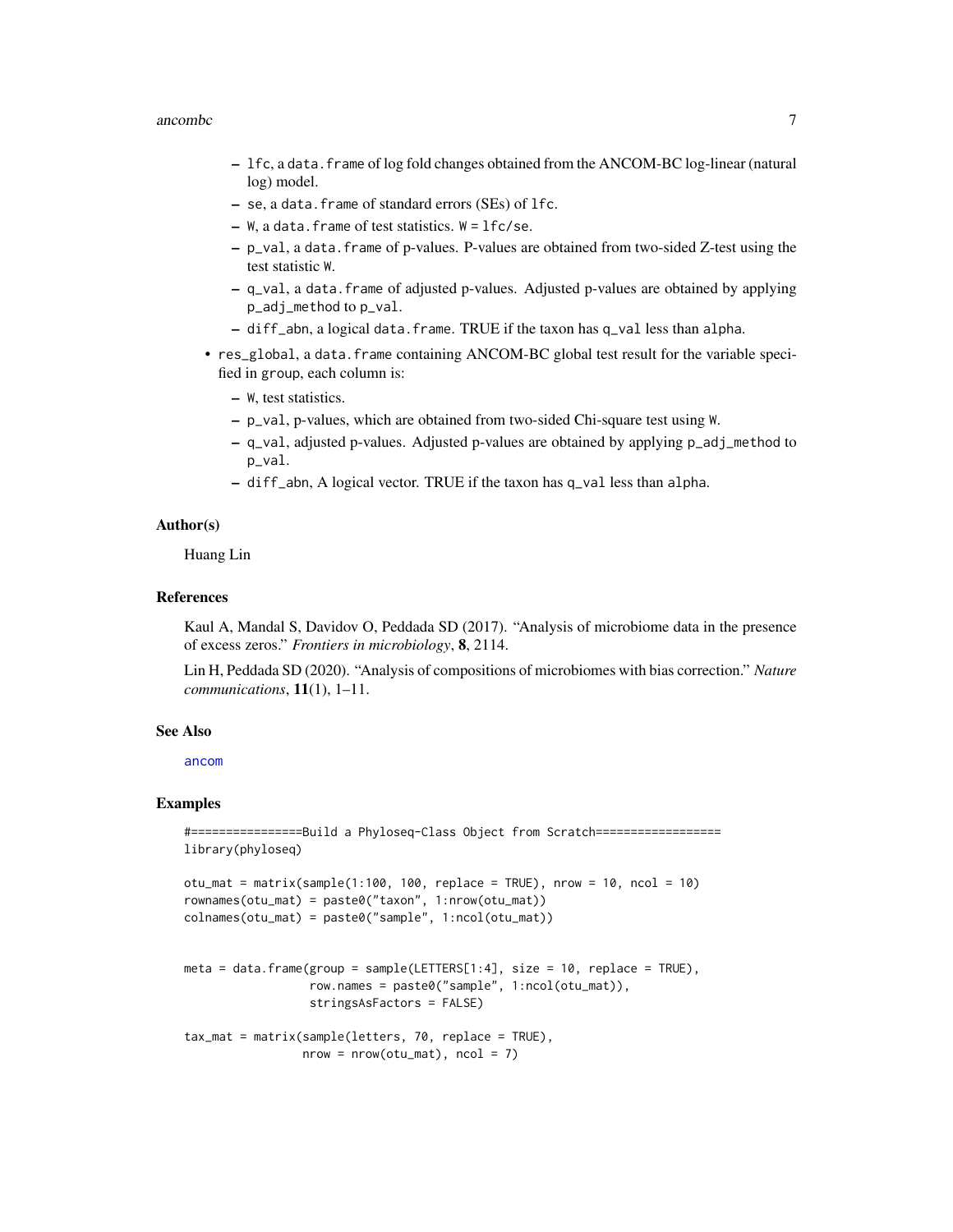```
rownames(tax_mat) = rownames(otu_mat)
colnames(tax_mat) = c("Kingdom", "Phylum", "Class", "Order",
                      "Family", "Genus", "Species")
OTU = otu_table(otu_mat, taxa_are_rows = TRUE)
META = sample_data(meta)
TAX = tax_table(tax_mat)
physeq = phyloseq(OTU, META, TAX)
#========================Run ANCOMBC Using a Real Data=======================
library(microbiome)
library(tidyverse)
data(dietswap)
# Subset to baseline
pseq = subset_samples(dietswap, timepoint == 1)
# Aggregate to family level
family_data = aggregate_taxa(pseq, "Family")
# Run ancombc function
out = ancombc(phyloseq = family_data, formula = "bmi_group + nationality",
              p\_adj\_method = "holm", prv\_cut = 0.10, lib\_cut = 1000,group = "bmi_group", struc_zero = TRUE, neg_lb = FALSE,
              tol = 1e-5, max\_iter = 100, conserve = TRUE,
              alpha = 0.05, global = TRUE)
res = out$res
res_global = out$res_global
```
<span id="page-7-1"></span>secom\_dist *Sparse estimation of distance correlations among microbiomes*

#### Description

Obtain the sparse correlation matrix for distance correlations between taxa.

#### Usage

```
secom_dist(
 pseqs,
 pseudo = \theta,
 prv_cut = 0.5,
 lib-cut = 1000,corr-cut = 0.5,
 wins_quant = c(0.05, 0.95),
 R = 1000,
  thresh_hard = 0,
```
<span id="page-7-0"></span>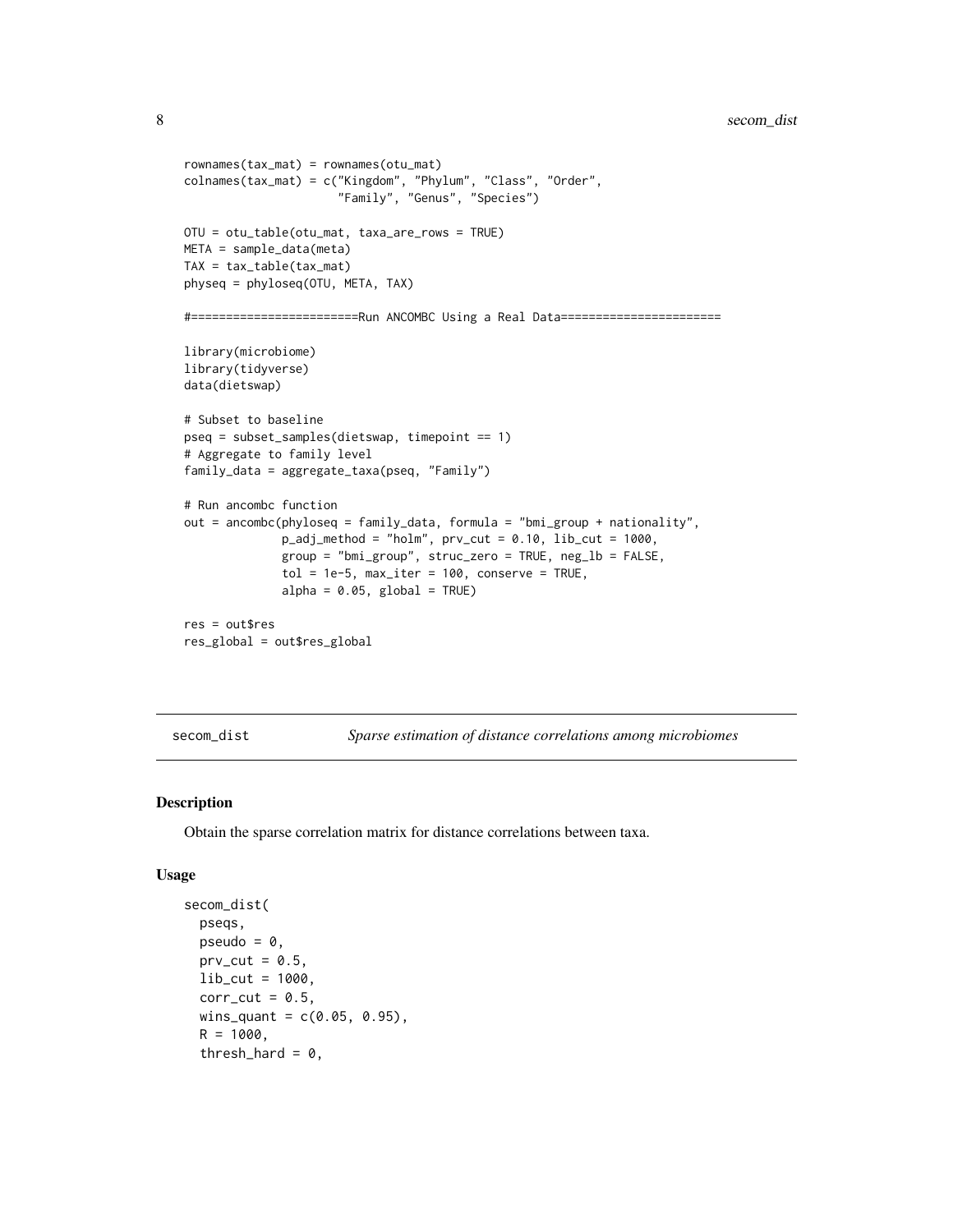```
max_p = 0.005,
  n_c1 = 1\mathcal{L}
```
#### Arguments

| pseqs       | a list of phyloseq-class objects. For one single ecosystem, specify it as pseqs<br>= list(c(phyloseq1, phyloseq2)), where phyloseq1 (typically in low tax-<br>onomic levels, such as OTU or species level) is used to estimate biases, while<br>phyloseq2 (can be in any taxonomic level) is used to compute the correlation<br>matrix. For multiple ecosystems, simply stack the phyloseq objects. For exam-<br>ple, for two ecosystems (such as gut and tongue), specify it as pseqs = list(gut<br>$= c(\text{phyloseq1}, \text{phyloseq2}), \text{tongue} = c(\text{phyloseq3}, \text{phyloseq4})).$ |
|-------------|---------------------------------------------------------------------------------------------------------------------------------------------------------------------------------------------------------------------------------------------------------------------------------------------------------------------------------------------------------------------------------------------------------------------------------------------------------------------------------------------------------------------------------------------------------------------------------------------------------|
| pseudo      | numeric. Add pseudo-counts to the data. Default is 0 (no pseudo-counts).                                                                                                                                                                                                                                                                                                                                                                                                                                                                                                                                |
| prv_cut     | a numerical fraction between 0 and 1. Taxa with prevalences less than prv_cut<br>will be excluded in the analysis. Default is 0.5.                                                                                                                                                                                                                                                                                                                                                                                                                                                                      |
| lib_cut     | a numerical threshold for filtering samples based on library sizes. Samples with<br>library sizes less than lib_cut will be excluded in the analysis. Default is 1000.                                                                                                                                                                                                                                                                                                                                                                                                                                  |
| corr_cut    | numeric. To prevent false positives due to taxa with small variances, taxa with<br>Pearson correlation coefficients greater than corr_cut with the estimated sample-<br>specific bias will be flagged. The pairwise correlation coefficient between flagged<br>taxa will be set to 0s. Default is 0.5.                                                                                                                                                                                                                                                                                                  |
| wins_quant  | a numeric vector of probabilities with values between 0 and 1. Replace ex-<br>treme values in the abundance data with less extreme values. Default is $c(0.05, 0.05)$<br>0.95). For details, see ?DescTools:: Winsorize.                                                                                                                                                                                                                                                                                                                                                                                |
| R           | numeric. The number of replicates in calculating the p-value for distance corre-<br>lation. For details, see ?energy:: dcor. test. Default is 1000.                                                                                                                                                                                                                                                                                                                                                                                                                                                     |
| thresh_hard | Numeric. Set a hard threshold for the correlation matrix. Pairwise distance<br>correlation less than or equal to thresh_hard will be set to 0. Default is 0 (No<br>ad-hoc hard thresholding).                                                                                                                                                                                                                                                                                                                                                                                                           |
| $max_p$     | numeric. Obtain the sparse correlation matrix by p-value filtering. Pairwise<br>correlation coefficient with p-value greater than max_p will be set to 0. Default<br>is 0.005.                                                                                                                                                                                                                                                                                                                                                                                                                          |
| $n$ _cl     | numeric. The number of nodes to be forked. For details, see ?parallel: : makeCluster.<br>Default is 1 (no parallel computing).                                                                                                                                                                                                                                                                                                                                                                                                                                                                          |

#### Details

The [distance correlation,](https://projecteuclid.org/journals/annals-of-statistics/volume-35/issue-6/Measuring-and-testing-dependence-by-correlation-of-distances/10.1214/009053607000000505.full) which is a measure of dependence between two random variables, can be used to quantify any dependence, whether linear, monotonic, non-monotonic or nonlinear relationships.

#### Value

a list with components:

• s\_diff\_hat, a numeric vector of estimated sample-specific biases.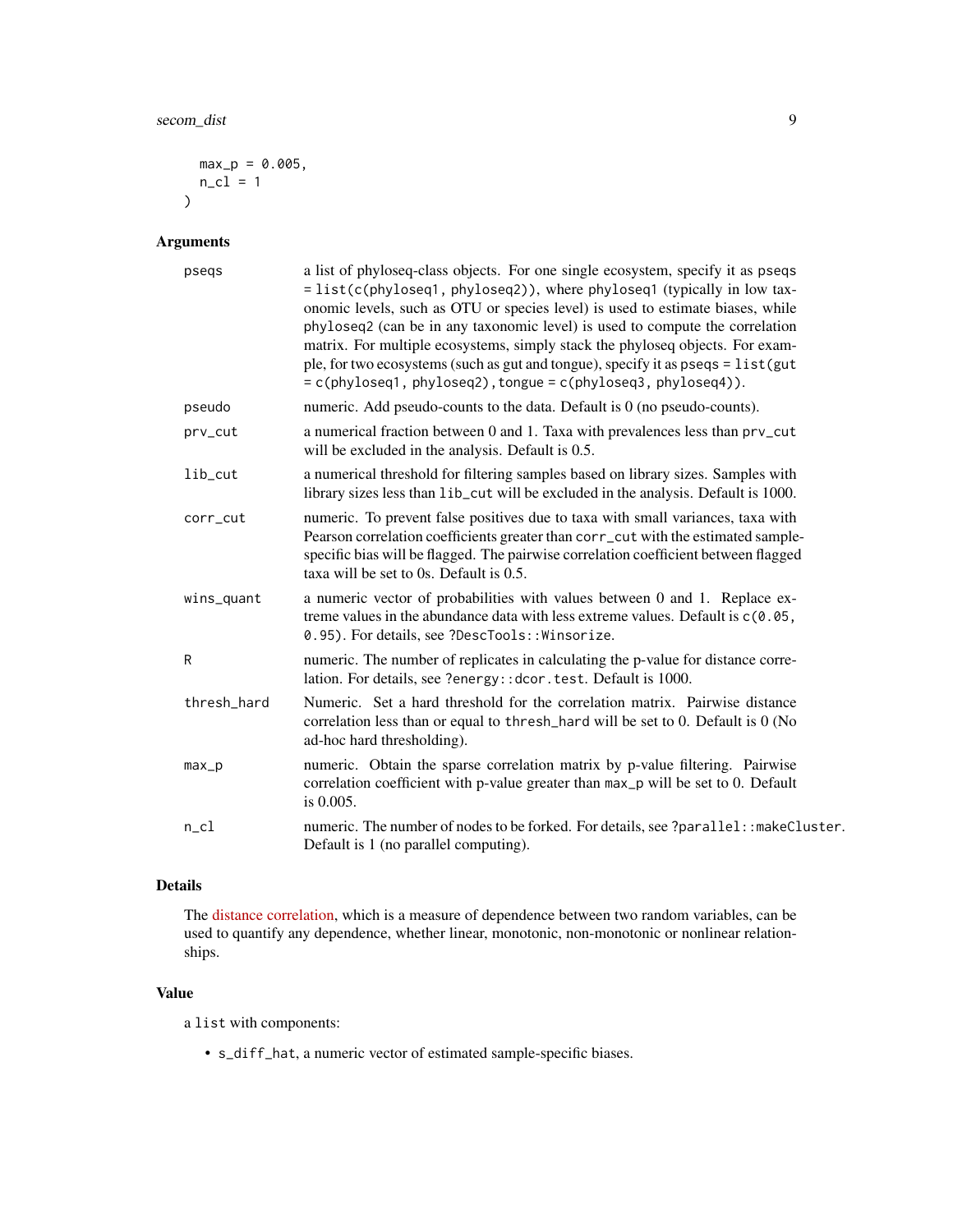- <span id="page-9-0"></span>• y\_hat, a matrix of bias-corrected abundances
- mat\_cooccur, a matrix of taxon-taxon co-occurrence pattern. The number in each cell represents the number of complete (nonzero) samples for the corresponding pair of taxa.
- dcorr, the sample distance correlation matrix computed using the bias-corrected abundances y\_hat.
- dcorr\_p, the p-value matrix corresponding to the sample distance correlation matrix dcorr.
- dcorr\_fl, the sparse correlation matrix obtained by p-value filtering based on the cutoff specified in max\_p.

#### Author(s)

Huang Lin

#### See Also

[secom\\_linear](#page-9-1)

#### Examples

```
library(microbiome)
library(tidyverse)
data(dietswap)
# Subset to baseline
pseq = subset_samples(dietswap, timepoint == 1)
# Genus level data
phyloseq1 = pseq
# Phylum level data
phyloseq2 = aggregate_taxa(pseq, level = "Phylum")
# print(phyloseq1)
# print(phyloseq2)
set.seed(123)
res_dist = secom_dist(pseqs = list(c(phyloseq1, phyloseq2)), pseudo = 0,
                      prv_cut = 0.5, lib_cut = 1000, corr_cut = 0.5,
                      wins_quant = c(0.05, 0.95), R = 1000,
                      thresh_hard = 0.3, max_p = 0.005, n_cl = 1)
```
dcorr\_fl = res\_dist\$dcorr\_fl

<span id="page-9-1"></span>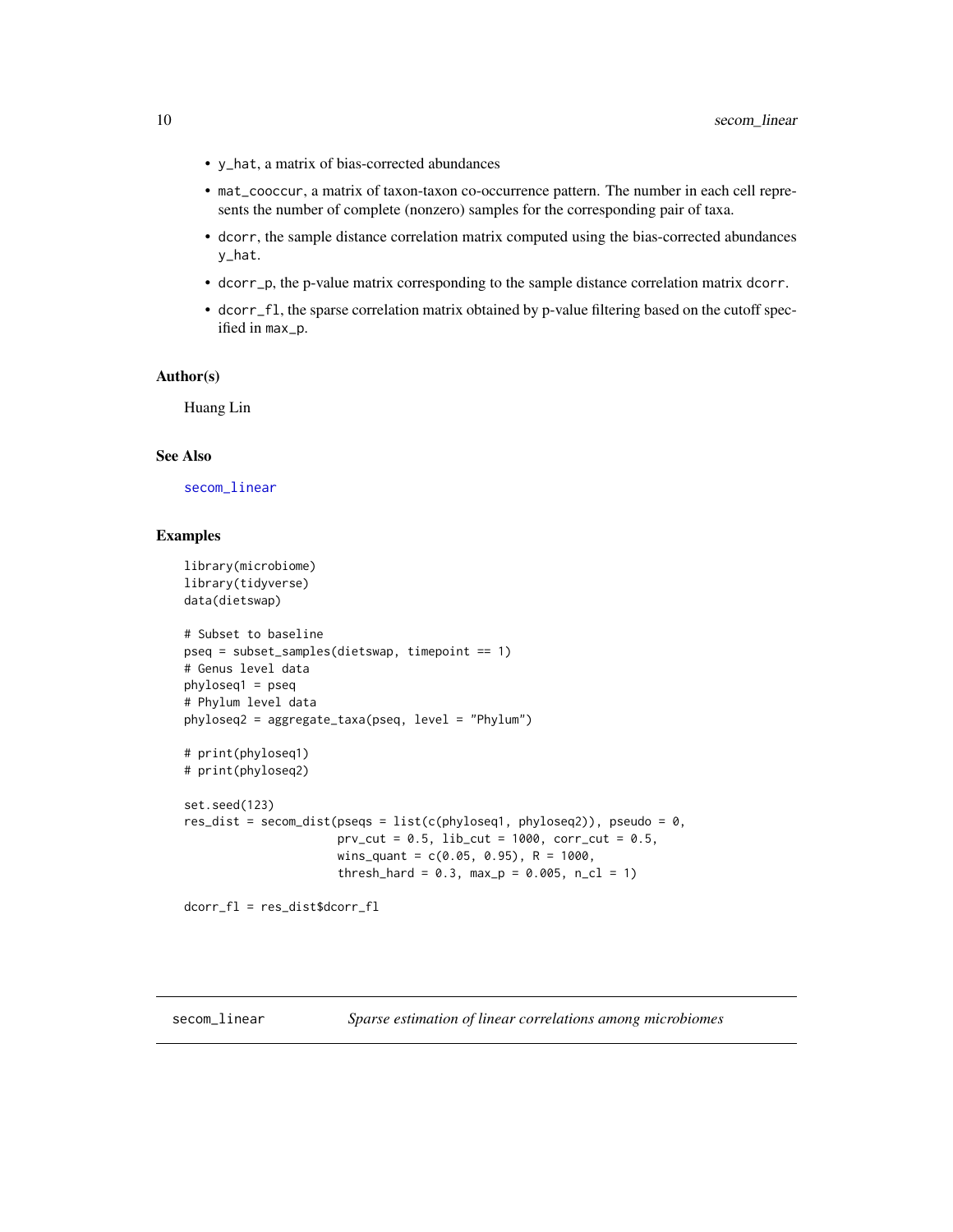#### secom\_linear 11

#### Description

Obtain the sparse correlation matrix for linear correlations between taxa. The current version of secom\_linear function supports either of the three correlation coefficients: Pearson, Spearman, and Kendall's  $\tau$ .

#### Usage

```
secom_linear(
 pseqs,
 pseudo = 0,
 prv_cut = 0.5,
 lib_cut = 1000,
 corr-cut = 0.5,
 wins_quant = c(0.05, 0.95),
  method = c("pearson", "kendall", "spearman"),
  soft = FALSE,
  thresh\_len = 100,n_{CV} = 10,
  thresh_hard = 0,
 max_p = 0.005,
 n_cl = 1)
```
#### Arguments

| psegs      | a list of phyloseq-class objects. For one single ecosystem, specify it as pseqs<br>= list(c(phyloseq1, phyloseq2)), where phyloseq1 (typically in low tax-<br>onomic levels, such as OTU or species level) is used to estimate biases, while<br>phyloseq2 (can be in any taxonomic level) is used to compute the correlation<br>matrix. For multiple ecosystems, simply stack the phyloseq objects. For exam-<br>ple, for two ecosystems (such as gut and tongue), specify it as pseqs = list(gut<br>$= c(\text{phyloseq1}, \text{phyloseq2}), \text{tongue} = c(\text{phyloseq3}, \text{phyloseq4})).$ |
|------------|---------------------------------------------------------------------------------------------------------------------------------------------------------------------------------------------------------------------------------------------------------------------------------------------------------------------------------------------------------------------------------------------------------------------------------------------------------------------------------------------------------------------------------------------------------------------------------------------------------|
| pseudo     | numeric. Add pseudo-counts to the data. Default is 0 (no pseudo-counts).                                                                                                                                                                                                                                                                                                                                                                                                                                                                                                                                |
| prv_cut    | a numerical fraction between 0 and 1. Taxa with prevalences less than prv_cut<br>will be excluded in the analysis. Default is 0.5.                                                                                                                                                                                                                                                                                                                                                                                                                                                                      |
| $lib-cut$  | a numerical threshold for filtering samples based on library sizes. Samples with<br>library sizes less than lib_cut will be excluded in the analysis. Default is 1000.                                                                                                                                                                                                                                                                                                                                                                                                                                  |
| corr_cut   | numeric. To prevent false positives due to taxa with small variances, taxa with<br>Pearson correlation coefficients greater than corr_cut with the estimated sample-<br>specific bias will be flagged. The pairwise correlation coefficient between flagged<br>taxa will be set to 0s. Default is 0.5.                                                                                                                                                                                                                                                                                                  |
| wins_quant | a numeric vector of probabilities with values between 0 and 1. Replace ex-<br>treme values in the abundance data with less extreme values. Default is $c(0.05, 0.05)$<br>0.95). For details, see ?DescTools:: Winsorize.                                                                                                                                                                                                                                                                                                                                                                                |
| method     | character. It indicates which correlation coefficient is to be computed. One of<br>"pearson", "kendall", or "spearman": can be abbreviated.                                                                                                                                                                                                                                                                                                                                                                                                                                                             |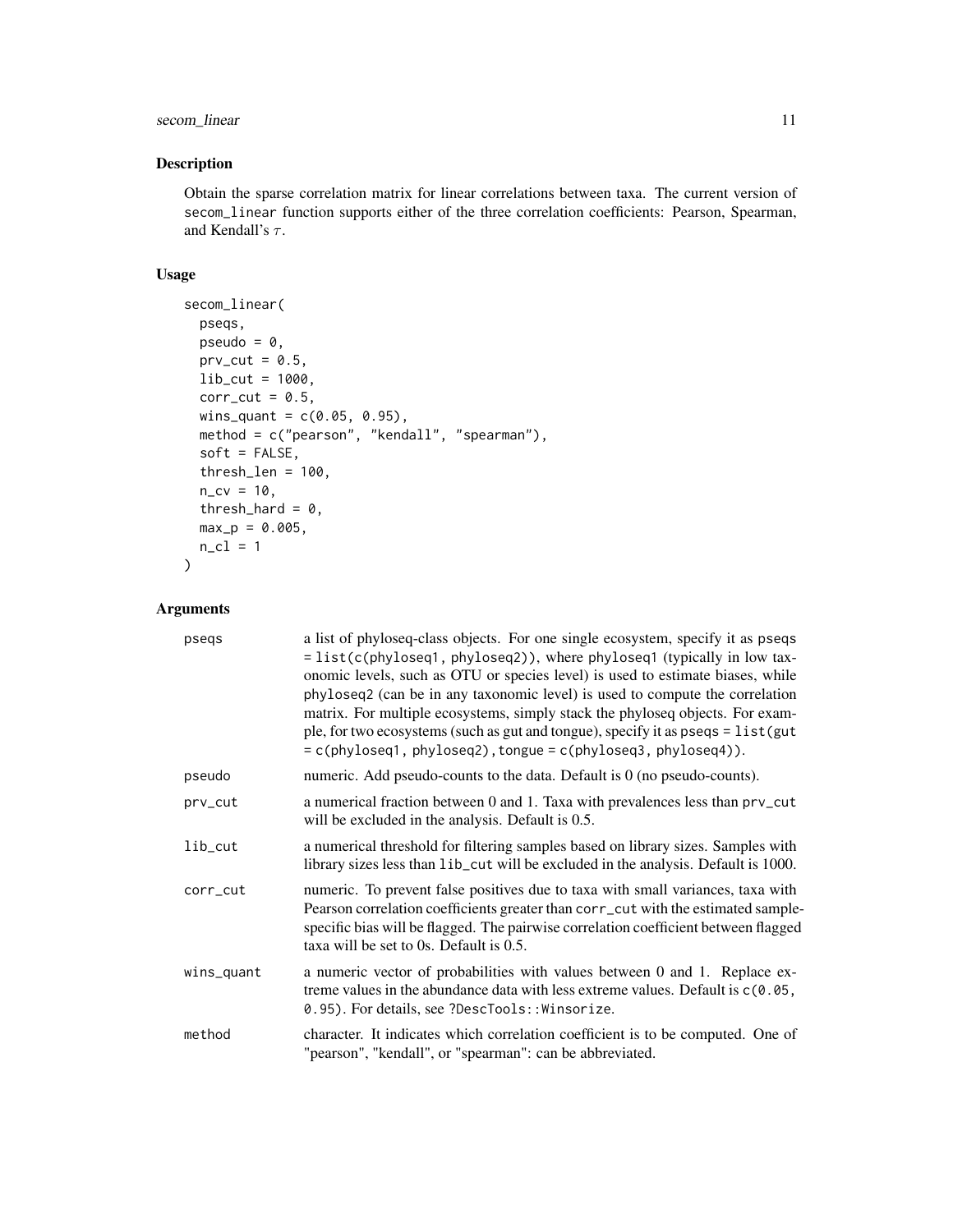<span id="page-11-0"></span>

| soft        | logical. TRUE indicates that soft thresholding is applied to achieve the sparsity<br>of the correlation matrix. FALSE indicates that hard thresholding is applied to<br>achieve the sparsity of the correlation matrix. Default is FALSE. |
|-------------|-------------------------------------------------------------------------------------------------------------------------------------------------------------------------------------------------------------------------------------------|
| thresh_len  | numeric. Grid-search is implemented to find the optimal values over thresh_len<br>thresholds for the thresholding operator. Default is 100.                                                                                               |
| $n_{C}$     | numeric. The fold number in cross validation. Default is 10 (10-fold cross)<br>validation).                                                                                                                                               |
| thresh hard | Numeric. Set a hard threshold for the correlation matrix. Pairwise correlation<br>coefficient (in its absolute value) less than or equal to thresh hard will be set<br>to 0. Default is $\theta$ (No ad-hoc hard thresholding).           |
| $max_p$     | numeric. Obtain the sparse correlation matrix by p-value filtering. Pairwise<br>correlation coefficient with p-value greater than max_p will be set to 0. Default<br>is $0.005$ .                                                         |
| $n$ _cl     | numeric. The number of nodes to be forked. For details, see ?parallel: : makeCluster.<br>Default is 1 (no parallel computing).                                                                                                            |

#### Value

a list with components:

- s\_diff\_hat, a numeric vector of estimated sample-specific biases.
- y\_hat, a matrix of bias-corrected abundances
- cv\_error, a numeric vector of cross-validation error estimates, which are the Frobenius norm differences between correlation matrices using training set and validation set, respectively.
- thresh\_grid, a numeric vector of thresholds in the cross-validation.
- thresh\_opt, numeric. The optimal threshold through cross-validation.
- mat\_cooccur, a matrix of taxon-taxon co-occurrence pattern. The number in each cell represents the number of complete (nonzero) samples for the corresponding pair of taxa.
- corr, the sample correlation matrix (using the measure specified in method) computed using the bias-corrected abundances y\_hat.
- corr\_p, the p-value matrix corresponding to the sample correlation matrix corr.
- corr\_th, the sparse correlation matrix obtained by thresholding based on the method specified in soft.
- corr\_fl, the sparse correlation matrix obtained by p-value filtering based on the cutoff specified in max\_p.

#### Author(s)

Huang Lin

#### See Also

[secom\\_dist](#page-7-1)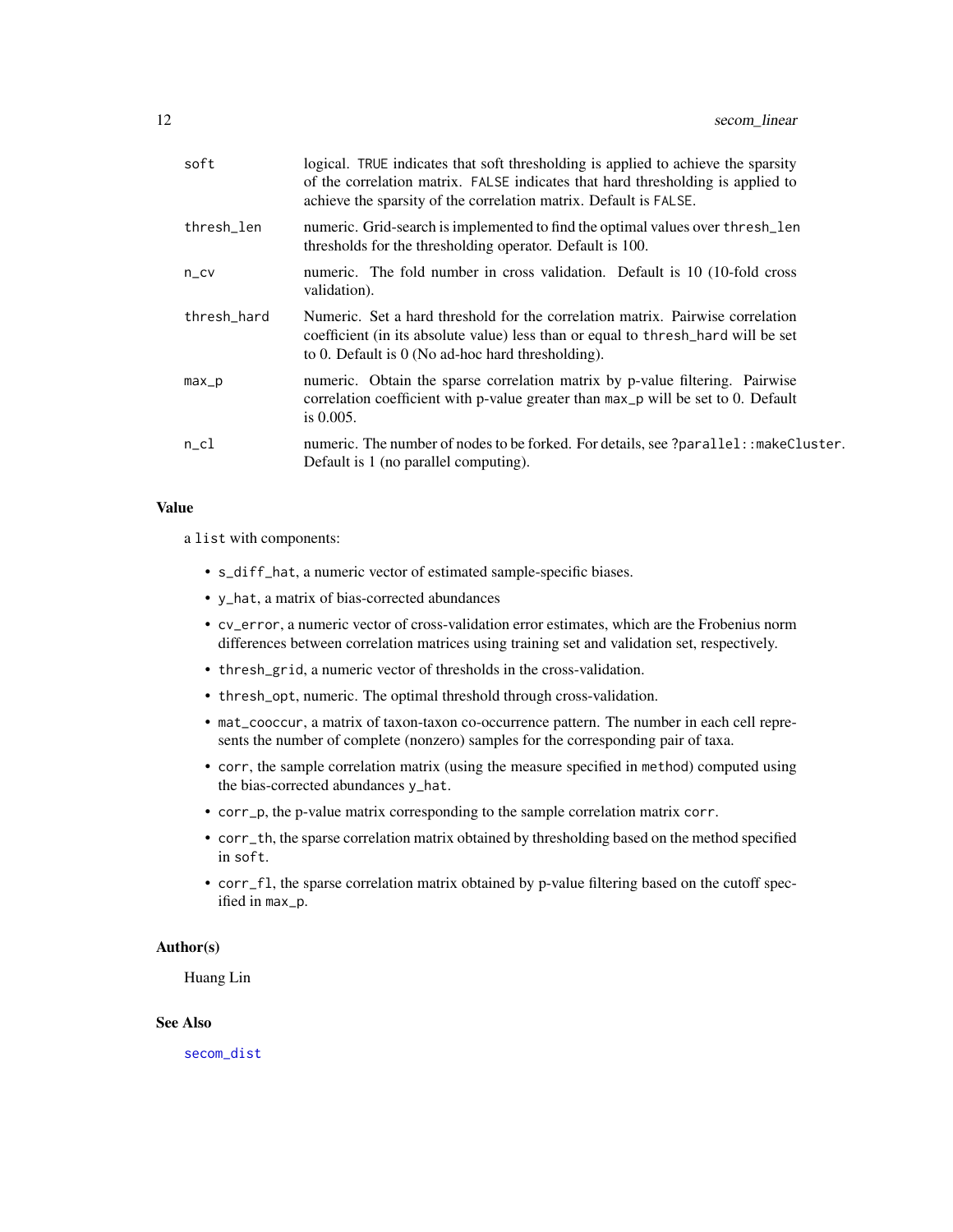#### secom\_linear 13

#### Examples

```
library(microbiome)
library(tidyverse)
data("dietswap")
# Subset to baseline
pseq = subset_samples(dietswap, timepoint == 1)
# Genus level data
phyloseq1 = pseq
# Phylum level data
phyloseq2 = aggregate_taxa(pseq, level = "Phylum")
# print(phyloseq1)
# print(phyloseq2)
set.seed(123)
res\_linear = secom\_linear(pseqs = list(c(phyloseq1, phyloseq2)), pseudo = 0,prv_cut = 0.5, lib_cut = 1000, corr_cut = 0.5,
                          wins_quant = c(0.05, 0.95), method = "pearson",
                          soft = FALSE, thresh\_len = 20, n_cv = 10,thresh_hard = 0.3, max_p = 0.005, n_cl = 1)
corr_th = res_linear$corr_th
corr_fl = res_linear$corr_fl
```